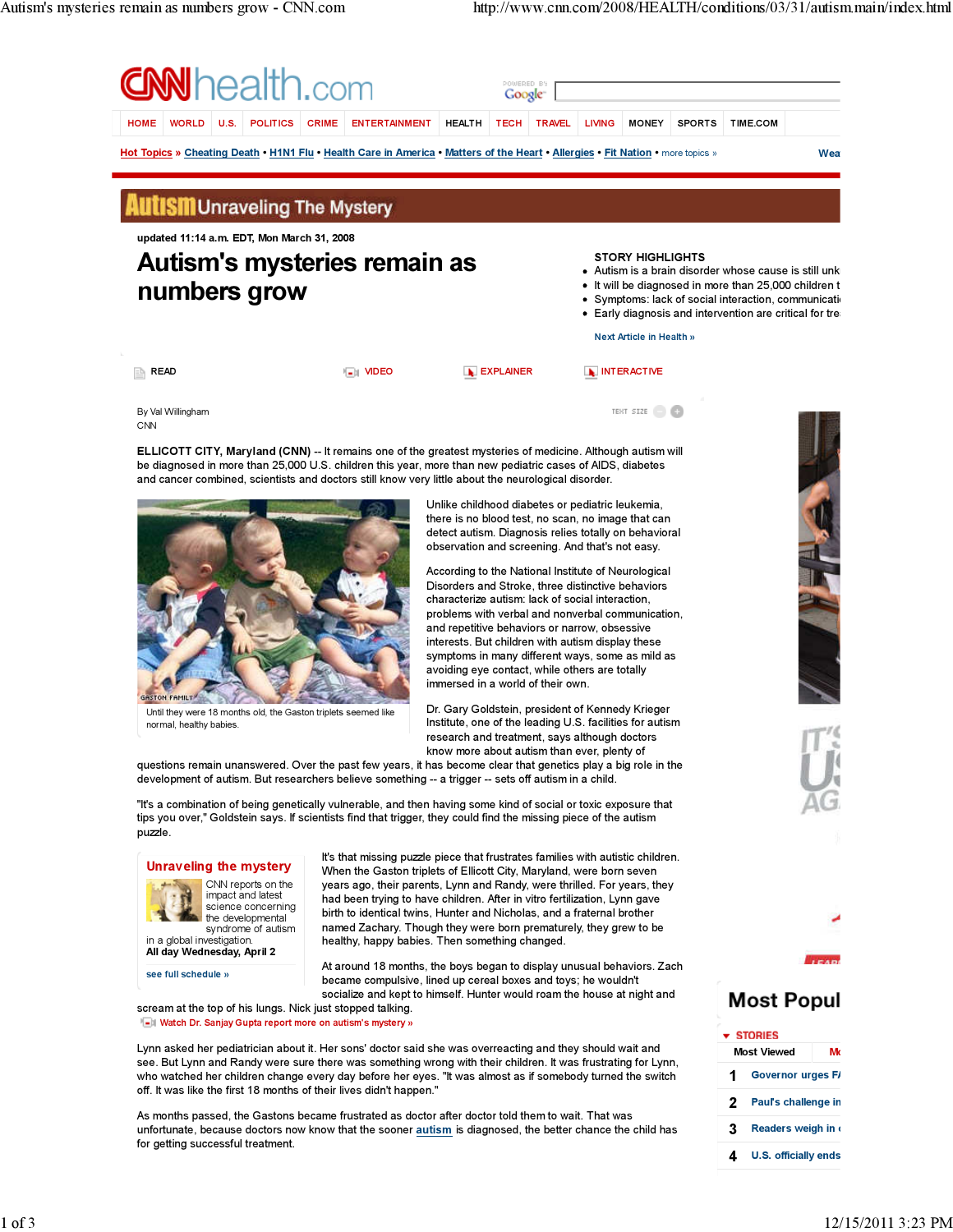## Don't Miss

- Gaston family page: Multiples with autism
- . Inside Asperger's: My life as an Earthbound alien
- CDC: Autism Information **Center**
- . In Depth: Unraveling autism's mystery

## Impact Your World

See how you can make a difference IMPACT

change that occurs in the brain and brain chemistry." In October, the American Academy of Pediatrics set up new guidelines to help pediatricians recognize the early signs of autism, in order to diagnose the disorder and get children into treatment as soon as

"Early intervention is key, because brain development starts before birth," says Dr. Pat Levitt, director of the Vanderbilt Kennedy Center for Research on Human Development in Nashville, Tennessee. "During the ages of 0 to 5 years, there is a tremendous amount of

Unfortunately, that didn't happen for the Gastons. Their boys were 4 years old before doctors at Kennedy Krieger confirmed the family's fears. All three sons had some variation of autism.

The Gastons had never heard of autism before their sons were born. Now they were raising three autistic children. That was tough enough, but even after the diagnosis, it was hard to find any information on the condition. That's because until recently, very little information on autistic children has been widely available. The Centers for Disease Control and Prevention have been collecting data only since 2001, the year the Gaston triplets were born.

possible.

Lynn expressed her frustration: "It's not like you can look up autism in the phone book. I couldn't go to the Yellow Pages and find a doctor, and didn't even know what doctor to go see. I thought my pediatrician was going to handle all this."

The Gastons keep asking themselves, "Where is the trigger?" They've each looked into their family history and found no autism.

Some parents believe that thimerosal, a preservative found in childhood vaccines that virtually every child gets, causes autism, because many children were diagnosed after they were vaccinated. But most medical experts increasingly doubt that theory, because even though the chemical has been removed from virtually all vaccines, the number of cases of autism is rising.  $\blacktriangle$  Interactive: Understanding autism »

"You remove thimerosal from all but the flu vaccine, which isn't given to children under 6 months of age, and the incidence of autism only increases. So you just have piece of evidence after piece of evidence after piece of evidence that really disproves this notion," said Dr. Paul Offit, chief of the Infectious Diseases Division at Children's Hospital of Philadelphia, Pennsylvania.

Although the Gastons don't express their opinions on vaccines, Randy makes a point: "There's something that's affecting these children at that age, and it's unfortunate that families are left to their own devices to find out what is going on."

For now the Gastons remain dedicated to getting their sons the best care possible, which can be expensive. They sold their house in order to pay bills for therapy and doctors that total in the hundreds of thousand of dollars.

## Health Library

 $\overline{AB}$ 

MayoClinic.com: Autism

They are also involved in autism awareness groups and try to help other parents of autistic children understand what their children are going through. Just recently they shot a public service announcement to promote a new project developed by the Kennedy Krieger Institute,

called IAN, or interactive autism network, an online project that can help autism researchers link with families of autistic children as well as with other scientists. The hope is that IAN will alert families to local and national autism research projects they can participate in.

But minus the projects and the doctors and the therapists, the Gastons, like many families with autistic children, believe it all comes down to the attention they give their children that makes the real difference. (Read the Gastons' Web page)

| VERTISEMENT | To say it's been difficult for the Gastons is an understatement. But above<br>all, they love each other and work to give their children as much<br>happiness as possible.<br>As Randy Gaston says while Zach turns to give him a hug and a smile,<br>"The one thing he has to know for the rest of his life is that I did<br>everything for him. That's what it comes down to. I love<br>him. E-mail to a friend $\rightarrow$ |  |  |  |
|-------------|--------------------------------------------------------------------------------------------------------------------------------------------------------------------------------------------------------------------------------------------------------------------------------------------------------------------------------------------------------------------------------------------------------------------------------|--|--|--|
|             |                                                                                                                                                                                                                                                                                                                                                                                                                                |  |  |  |
|             | Val Willingham is a producer with CNN Medical News.                                                                                                                                                                                                                                                                                                                                                                            |  |  |  |
|             | All About Autism • Centers for Disease Control and Prevention                                                                                                                                                                                                                                                                                                                                                                  |  |  |  |
|             |                                                                                                                                                                                                                                                                                                                                                                                                                                |  |  |  |
|             | <b>EMAIL</b><br>SAVE<br><b>PRINT</b>                                                                                                                                                                                                                                                                                                                                                                                           |  |  |  |

From the Blogs: Controversy, commentary, and debate

5 How to give e-gifts 6 Accused Wiki-leak Alford: 8 other thin **Fool techie friends** Report links Victor 10 Movies we wish we more most popular »  $\triangleright$  VIDEOS

TOPICS